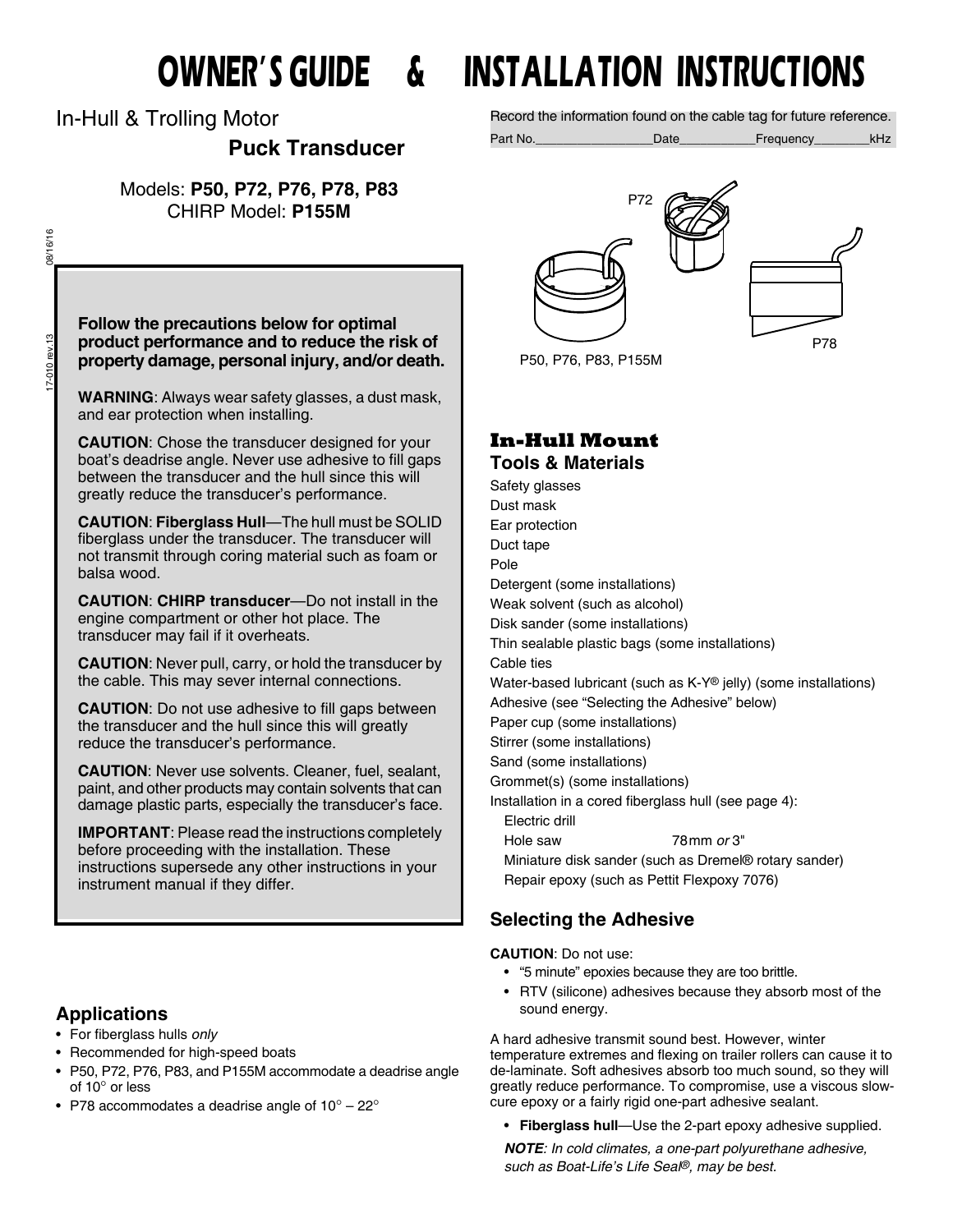

# **Mounting Location**

#### *About Fiberglass Hulls*

The fiberglass hull below the transducer must be solid. Since the hull absorbs acoustic energy, transmitting through the hull reduces the transducer's performance. Fiberglass hulls are often reinforced in places for added strength or to reduce weight. These cored areas contain balsa wood or structural foam which are poor sound conductors. **Do not locate the transducer over coring**.

#### *Placement*

**CAUTION**: Do not mount the transducer in line with or near water intake or discharge openings or behind strakes, fittings, or hull irregularities that will disturb the water flow.

Choose a location:

- Where the fiberglass is **SOLID** (no air bubbles are trapped in the fiberglass resin) and where no coring, flotation material, or dead air space is sandwiched between the inside skin and outer skin of the hull.
- Where the hull below the transducer will be in contact with the water at all times.
- Where the water flowing under the hull is smoothest with a minimum of bubbles and turbulence (especially at high speeds).
- Away from interference caused by power and radiation sources such as: the propeller(s) and shaft(s), other machinery, other echosounders, and other cables. The lower the noise level, the higher the echosounder gain setting that can be used.
- Where the transducer beam will not be blocked by the keel or propeller shaft(s).
- Where there is adequate space inside the vessel to install.
- **CHIRP transducer**—Mount in a cool well-ventilated area away from the engine to avoid overheating.

#### *Boat Type* (see Figure 1)

Consult the boat manufacturer for the best transducer placement. If this information is unavailable, follow the guidelines below. When possible, mount on the side of the hull where the propeller blades are moving downward.

- **Outboard powerboats**—Install as far aft as is practical.
- **Inboard**/**outboard powerboats**—Install close to the engine(s).
- **Inboard powerboats**—Install forward of the propeller(s) and shaft(s).
- **Sailboats**—Install on or near the centerline and forward of any fin keel 300 - 600mm (1 - 2').

# **Testing the Selected Mounting Location**

#### *Establishing a Performance Baseline*

The results of this test are used as a basis of comparison to determine the best in-hull location for the transducer.

- 1. Take the boat to the maximum depth in which you will be operating the echosounder. If deep water is not available, find a location with at least 15m (50').
- 2. Connect the transducer to the echosounder.
- 3. Tape the transducer to a pole, cable side up. *Do not tape over the active face.* Hold the transducer over the side of the boat with the active face fully submerged and parallel to the water surface (see Figure 2).
- 4. Observe the echosounder's performance and the gain setting required to obtain a reading on the display. Record the depth reading.

#### *Testing the Location*

While the boat is at the same site (depth of water), test the transducer inside the hull at the mounting location. Use one of the test methods below.

- A.**For a location near the stern and a minimal deadrise angle** Clean away any build-up of grease and/or dirt with detergent or alcohol. Place the transducer against the hull and allow bilge water to cover the surface where they touch (see Figure 3A).
- B.**For a moderate deadrise angle**—If the hull surface is not smooth, grind it with a disc sander. Place the transducer inside a thin plastic bag. Partially fill the bag with water and close it tightly with a cable tie. Wet the surface of the hull and press the active face of the transducer against it through the bag (see Figure 3B).
- C.**For any location**—If the hull surface is not smooth, grind it with a disc sander. Coat the face of the transducer with a **water-based** lubricant (such as K-Y® jelly). With a twisting motion, press the face against the hull (see Figure 3C) After testing, wipe all traces of the lubricant from the transducer's face.



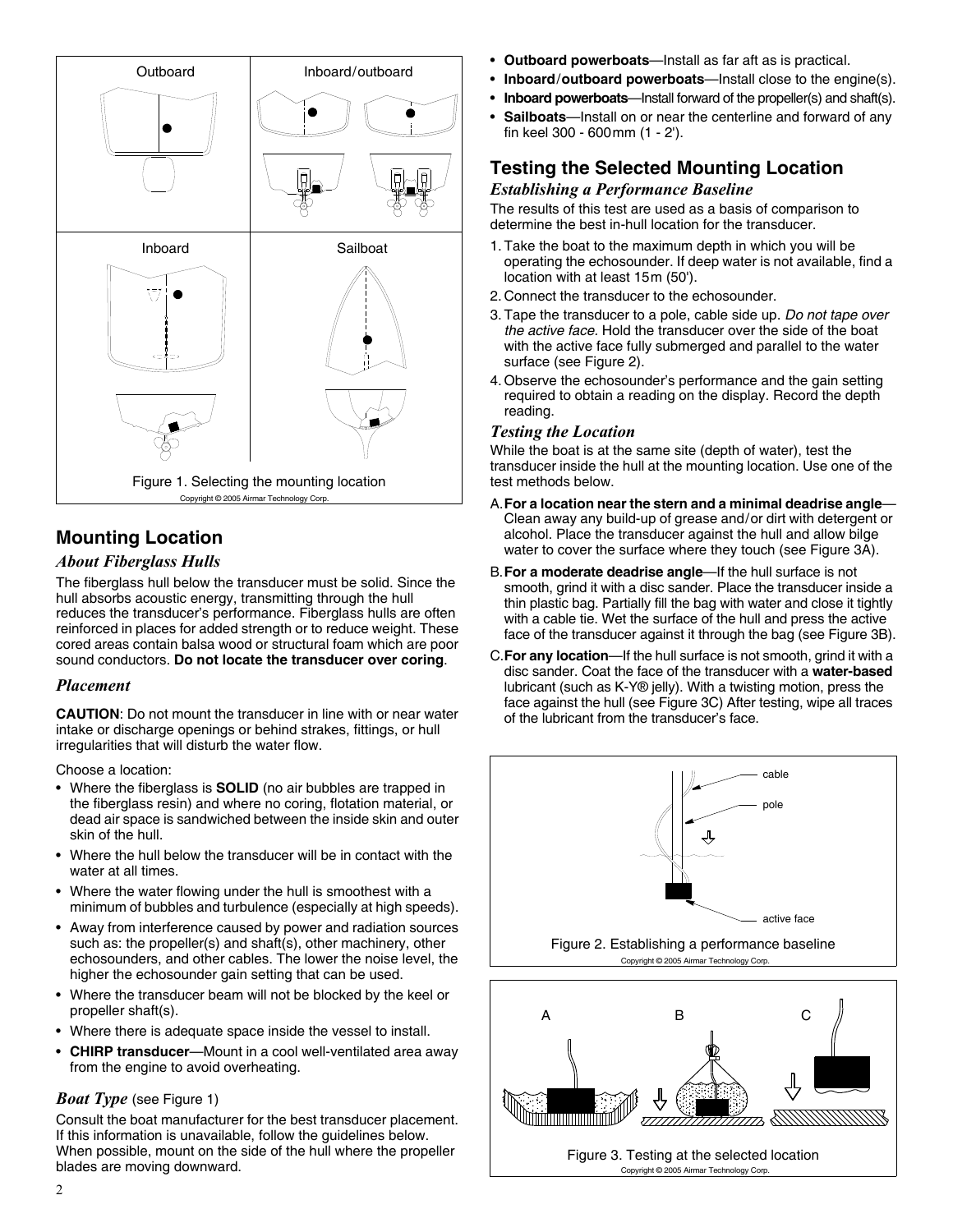Observe the echosounder's performance and compare it to the baseline. Look for a stable depth reading that is similar to the baseline. Compare the thickness and intensity of the bottom trace.

If the performance is close to the baseline, this is a good mounting location. Remember, energy is lost transmitting through the hull. If the test reading differs markedly from the baseline, you will need to find another location to install the transducer.

*NOTE: Fiberglass hull—If there is no reading or it is erratic, the transducer may be positioned over coring that is absorbing the acoustic energy. Choose another location. If no other spot is available, check with the boat manufacturer to be certain coring is present before proceeding with the instructions for "Installation in a Cored Fiberglass Hull" on page 4.*

#### **Installation**

*Cored fiberglass hull—Follow separate instructions on page 4.*

**CAUTION**: **Epoxy adhesive**—Do not proceed if the hull temperature is below  $15^{\circ}$ C (60°F) because the cure time of the epoxy adhesive will be greatly extended.

- 1. The hull surface to be bonded must be flat, smooth, and free of paint or any other finish. If the surface is rough, use a disk sander to smooth an area 10cm (4") in diameter.
- 2. To ensure a tight bond, remove any dust, grease, or oil from the hull surface and the bottom of the transducer with detergent or a weak solvent such as alcohol. Dry both the selected area and the transducer.
- 3. Apply the recommended adhesive to the center of the transducer's active face—the flat side opposite the cable.

**Fiberglass hull—If** you are using a 2-part epoxy adhesive, be sure the *hull* temperature is above 15°C (60°F). Mix the epoxy until the color is uniform.

4. Press the transducer face onto the hull with a twisting motion to **expel all air bubbles***. Do not use adhesive to fill gaps* (see Figure 4, 5, or 6). (If the hull is slanted, temporarily secure the transducer in place with duct tape.) The adhesive supplied by Airmar is cured in 24 hours at  $21^{\circ}$ C (70°F). The lower the temperature the longer the cure time.

# **Cable Routing & Connecting**

**CAUTION:** If the transducer came with a connector, do not remove it to ease cable routing. If the cable must be cut and spliced, use Airmar's splash-proof Junction Box No. 33-035 and follow the instructions supplied. Removing the water-proof connector or cutting the cable, except when using a water-tight junction box, will void the transducer warranty.

- 1. Route the cable to the echosounder being careful not to tear the cable jacket when passing it through the bulkhead(s) and other parts of the boat. Use grommet(s) to prevent chafing. To reduce electrical interference, separate the transducer cable from other electrical wiring and the engine(s). Coil any excess cable and secure it in place with cable ties to prevent damage.
- 2. Refer to your echosounder owner's manual to connect the transducer to the instrument.

# **Installation in a Cored Fiberglass Hull**

Installation in a cored hull is difficult. The objective is to bond the transducer to the **inside surface of the hull's outer skin** while preventing any moisture from penetrating the core.

**CAUTION**: There is no way to determine if the outer skin is solid (no trapped air bubbles in the fiberglass resin) at the selected location before cutting the inner skin.

**CAUTION:** Do not proceed if the hull temperature is below  $15^{\circ}$ C  $(60^{\circ}$  F) because the cure time of the epoxy will be greatly extended.









- 1. Using a 78mm or 3" hole saw, cut through the *inner* skin and the core at the selected location (see Figure 7). The core material can be very soft. Apply only light pressure to the hole saw after cutting through the inner skin to avoid accidentally cutting the outer skin.
- 2. Remove the plug of core material so the inner core of the hull is fully exposed. Sand the *inside surface of the outer skin* using a miniature disk sander (Dremel® rotary tool). Slightly undercut the surrounding coring if possible.